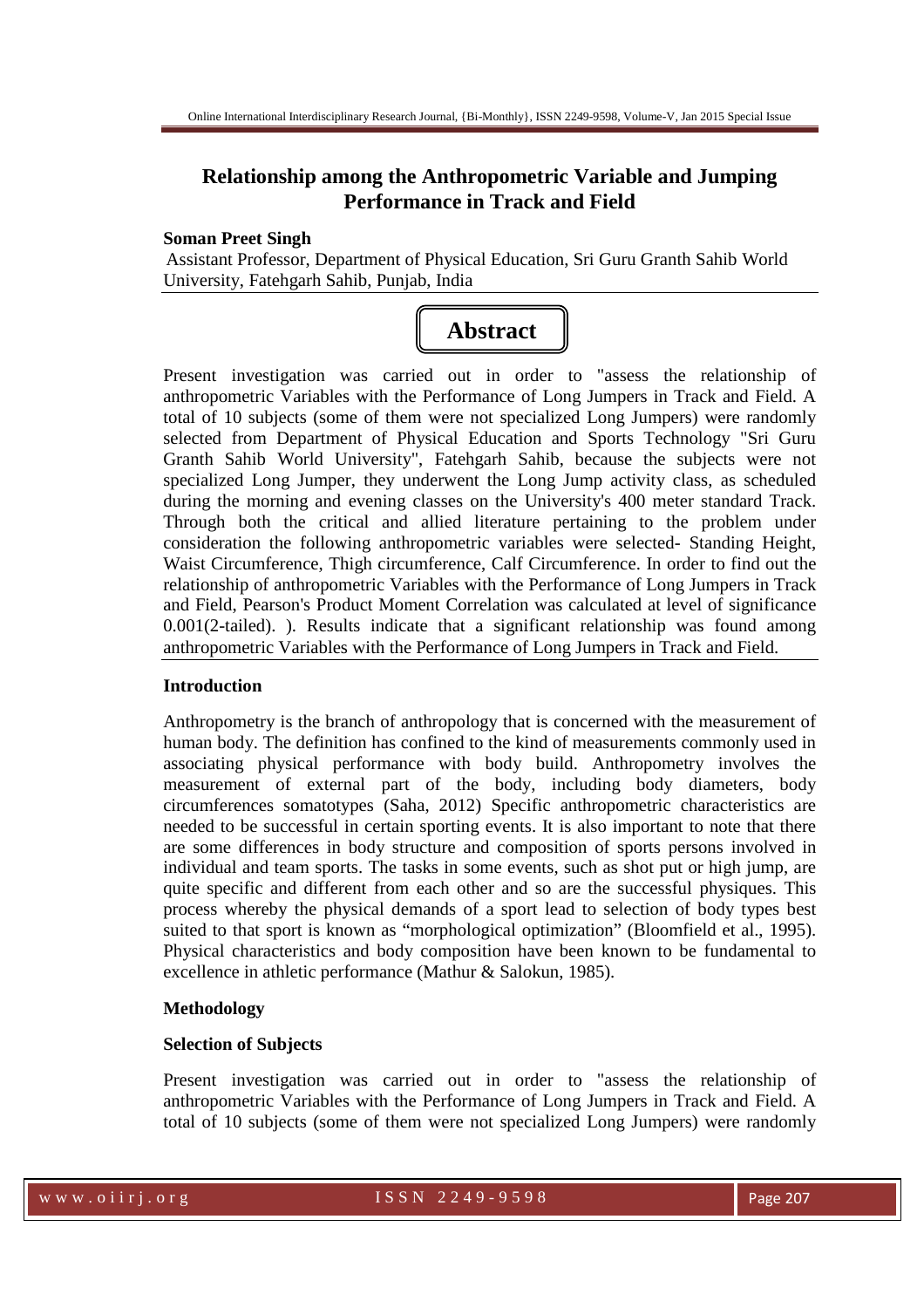selected from Department of Physical Education and Sports Technology "Sri Guru Granth Sahib World University", Fatehgarh Sahib, because the subjects were not specialized Long Jumper, they underwent the Long Jump activity class, as scheduled during the morning and evening classes on the University's 400 meter standard Track.

#### **Selection of Variables**

Through both the critical and allied literature pertaining to the problem under consideration the following anthropometric variables were selected-

- a) Standing Height
- b) Waist Circumference
- c) Thigh circumference
- d) Calf Circumference

#### **Criterion Measures**

These Anthropometric variables were measured by using the criteria given below:-

| <b>Variable's Name</b>    | <b>Equipment Used</b>              | <b>Units</b> |
|---------------------------|------------------------------------|--------------|
| <b>Standing Height</b>    | Anthropometric Rod                 | Centimeters  |
| Waist Circumference       | Steel tape and Skin Marking Pencil | Inches       |
| Thigh circumference       | Steel tape and Skin Marking Pencil | Inches       |
| <b>Calf Circumference</b> | Steel tape and Skin Marking Pencil | Inches       |

# **Statistical Analysis**

In order to find out the relationship of anthropometric Variables with the Performance of Long Jumpers in Track and Field, Pearson's Product Moment Correlation was calculated at level of significance 0.001(2-tailed).

| Table 1                                                                                        |
|------------------------------------------------------------------------------------------------|
| <b>Descriptive Statistics of Anthropometric Variables with the Performance of Long Jumpers</b> |
| in Track and Field                                                                             |

|                        | N                    | Mean             | Std.<br>Deviation Variance |                     | <b>Skewness</b> |               | Kurtosis         |               |
|------------------------|----------------------|------------------|----------------------------|---------------------|-----------------|---------------|------------------|---------------|
|                        | <b>Statis</b><br>tic | <b>Statistic</b> | <b>Statistic</b>           | Statistic Statistic |                 | Std.<br>Error | <b>Statistic</b> | Std.<br>Error |
| Performance            | 10                   | 5.68             | 0.21                       | 0.04                | $-.167$         | .687          | $-.710$          | 1.334         |
| <b>Standing Height</b> | 10                   | 171.60           | 4.19                       | 17.60               | .126            | .687          | $-0.319$         | 1.334         |
| Waist<br>Circumference | 10                   | 32.40            | 1.83                       | 3.37                | $-.607$         | .687          | $-.017$          | 1.334         |
| Thigh<br>Circumference | 10                   | 21.50            | 2.36                       | 5.61                | $-.251$         | .687          | $-1.839$         | 1.334         |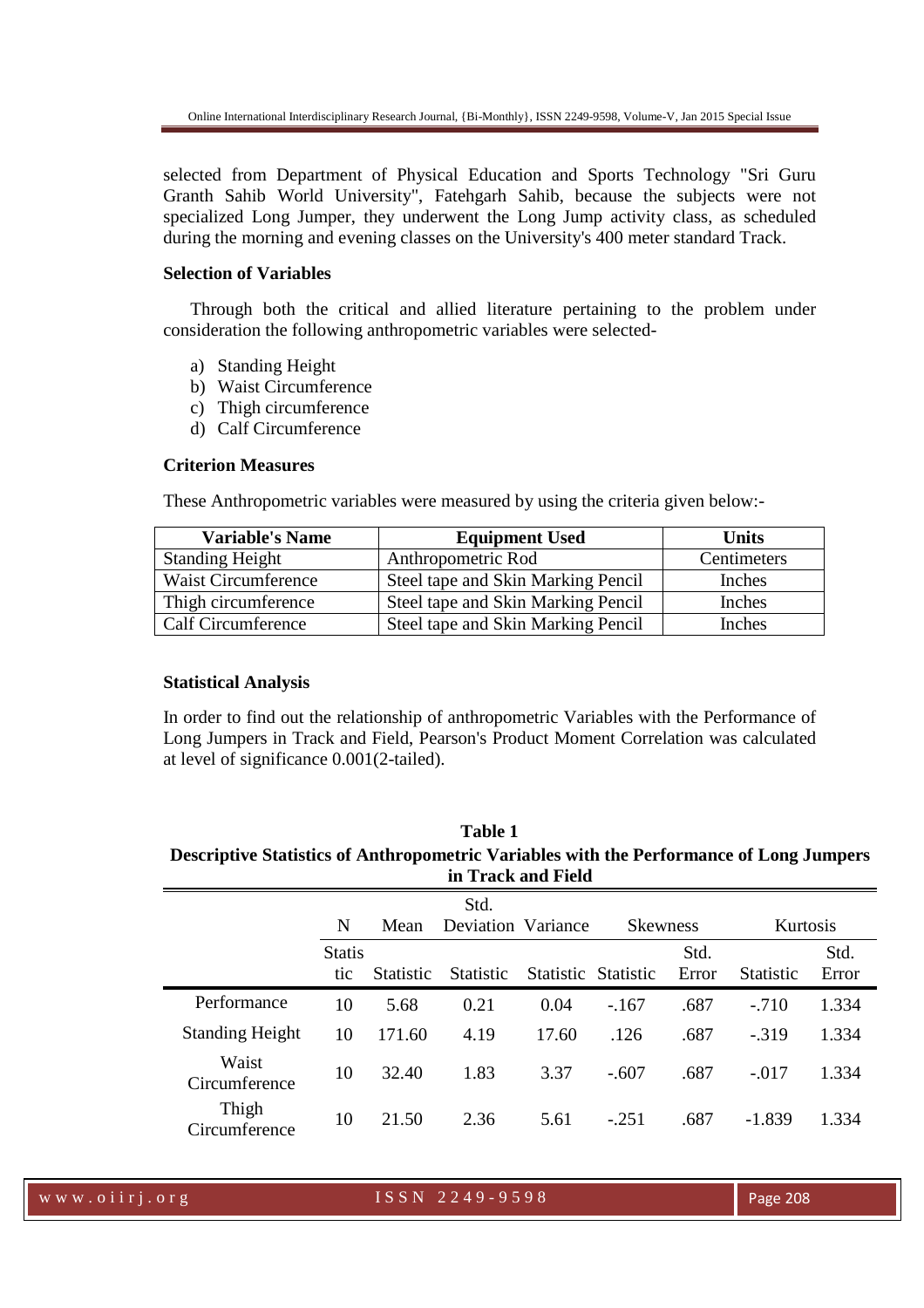| Calf Circumference 10 16.40 1.07 1.15 .322 .687 -.882 1.334 |  |  |  |  |
|-------------------------------------------------------------|--|--|--|--|
| Valid N (listwise) 10                                       |  |  |  |  |

The above table evident that the descriptive statistics of Long Jump performance with the anthropometric variable Standing Height, Waist Circumference, Thigh Circumference and Calf Circumference, as the mean  $\pm$  standard deviation of the anthropometric variables is  $171.60 \pm 4.19$ ,  $32.40 \pm 1.83$ ,  $21.50 \pm 2.36$  and  $16.40 \pm 1.07$ respectively.

**Table 2 Coefficients of Correlation of Anthropometric Variables with the Performance of Long Jumpers in Track and Field** 

| <b>Variable</b>            | <b>Coefficient's of Correlation</b> | <b>P-Value</b> |
|----------------------------|-------------------------------------|----------------|
| <b>Standing Height</b>     | $901**$                             | 0.000          |
| <b>Waist Circumference</b> | $-875**$                            | 0.001          |
| Thigh Circumference        | $.891**$                            | 0.001          |
| Calf Circumference         | $-940**$                            | 0.000          |

\*\*.Correlation is significant at the 0.01 level (2-tailed).

Table 2 reveals that a significant coefficient correlation (.901,-.875,.891,-.940) was found between the Long Jump performance and Anthropometric Variables **(**Standing Height, Waist Circumference, Thigh Circumference and Calf Circumference**)** as the obtained pvalue  $(0.000, 0.001, 0.001, 0.000)$  is less than 0.05. However the correlation is also found to be significant as the obtained p-value is even less than 0.01. Above statistical findings can be clearly interpreted as that the standing height increases, also leads to improve the performance in long jump due to the significant correlation coefficient (.901\*\*), same as a positive correlation(.891\*\*)was found between the long jump performance and Thigh circumferences as the size of the thigh increase leads to increase the performance in long jump whereas a negative (-.875\*\*) correlation was found among long jump performance and waist circumference means decrease the circumference of the waist leads to increase the performance in long jump, same as a negative correlation was found among long jump performance and Calf circumference means decrease the circumference of the Calf leads to increase the performance in long jump

## **Discussion of findings**

Present investigation was carried out in order to "assess the relationship of anthropometric Variables with the Performance of Long Jumpers in Track and Field. In order to find out the relationship of anthropometric Variables with the Performance of Long Jumpers in Track and Field, Pearson's Product Moment Correlation was calculated at level of significance 0.001(2-tailed) and results indicate that a significant coefficient of correlation was found among the anthropometric variables and performance in Long Jump as the positive correlation was found among the Performance and standing height and thigh Circumference This significant difference may be occur due to the reason that, generally standing height is always an important factor in Track and Field, same as in